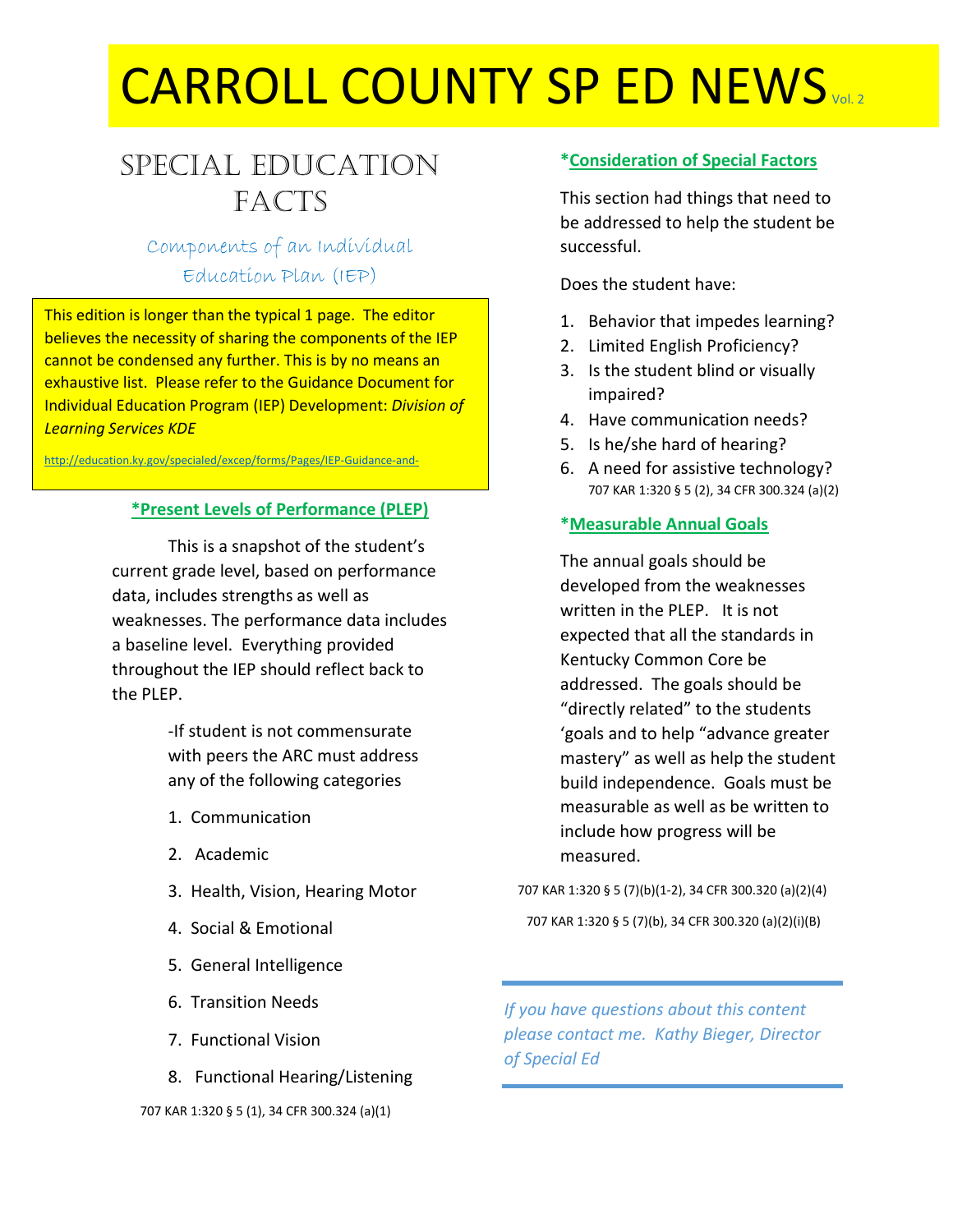# CARROLL COUNTY SP ED NEWS

### **\*Methods of Measurement**

- 1. Curriculum Based Measures
- 2. Direct Measures
- 3. Indirect Measures
- 4. Authentic Assessments

707 KAR 1:320 § 5 (13)(a), 34 CFR 300.320 (a)(3)(i)

### **\*Reporting Progress**

Explains how often progress on goals are reported to parents. In Carroll County we report every time we send out a report card.

# **\*Specially Designed Instruction (SDI)**

This is "what the teacher does" to "adapt content, the methodology, or delivery of instruction" (explicit teaching, teaching strategies, teaching how to use tools or technologies)

707 KAR 1:002 § 1 (58), 34 CFR 300.39 (b)(3)

707 KAR 1:320 § 5 (8), 34 CFR 300.320 (a)(4)

# **\*Supplementary Aids and Services (SAS)**

"What the student needs" to be successful. This is the list of "materials, strategies, services" to help students access the general education curriculum.

Examples: Organizers, enlarged texts, questioning guides

707 KAR 1:002 § 1 (61), 34 CFR 300.42 707 KAR 1:320 § 5 (8), 34 CFR 300.320 (a)(2)(4)

## **\*Assessment Accommodations**

These are the tools, strategies or SAS provided throughout the year that can be used on state assessment. Examples: Readers, Scribes, Paraphrasing

703 KAR 5:070, 707 KAR 1:320 § 5 (10), 34 CFR 300.320 (a)(6)

# **\*Program Modifications and Supports**

Any modifications or supports provided by any staff (teachers, aides, bus drivers etc.) This may include specialized training needed.

Examples: "feeding and medical procedures,"

707 KAR 1:320 § 5 (8), 34 CFR 300.320 (a)(4)

# **\*Least Restrictive Environment (LRE)**

"The maximum extent appropriate students with disabilities must be educated with children who do not have disabilities." Students with disabilities should always spend as much time as possible in the general education classroom but the higher levels of SDI and SAS needed the more restrictive a student's environment will become.

LRE must explain "to what extent" a student will not participate in general education.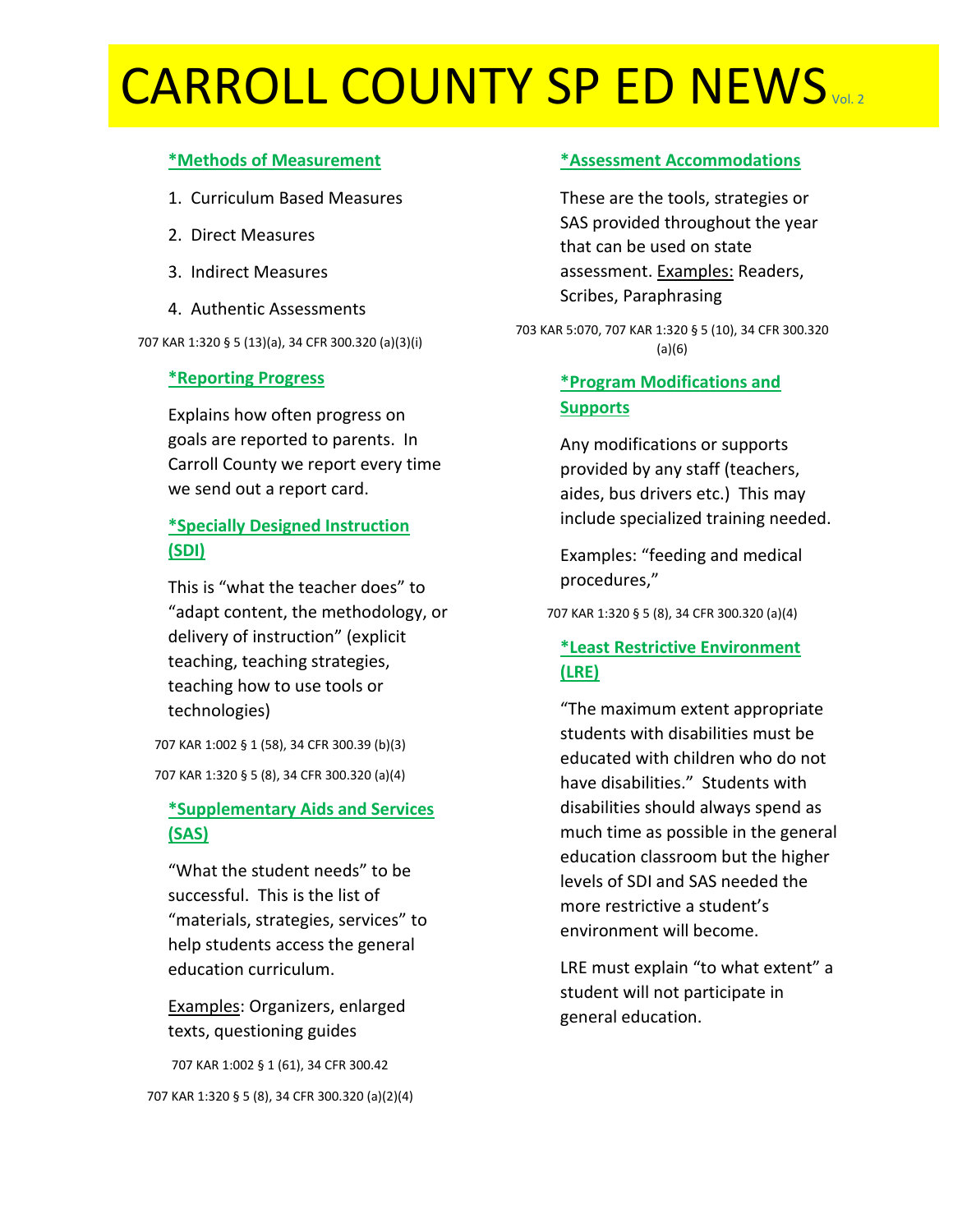# CARROLL COUNTY SP ED NEWS

## **Special Education Service**

This section gives the exact amount of minutes, frequency, service period (daily, weekly, monthly), Start/End dates and location of a service. This is done for special education services as well as therapies. If any of these items need to change, an ARC needs to meet to determine if this is appropriate for the student.

707 KAR 1:320 § 5 (12), 34 CFR 300.320 (a)(7)

## **\*Extended School Year (ESY)**

ESY is when a student needs services beyond the regular school day or school year. ESY is determined necessary when a student after a "lapse of instruction", for example summer break, fail to recoup skills they had learned the previous year. While it is expected that a student will experience "summer slide", with review they should regain the skills within approximately 6 weeks. If the skills are not recouped the ARC should determine if services should be beyond the regular school day/year.

707 KAR 1:290 § 8, 34 CFR 300.106

### **\*Postsecondary Transition**

ARC's are obligated to help students with disabilities develop strategies to reach their post-secondary goals. This work begins when students are age 14 or are in  $8<sup>th</sup>$  grade.

These goals are developed by a variety of methods: career assessments, interest inventories, career planning, and job coaching. These transition goals need to be revisited at every Annual Review.

707 KAR 1:320 § 7, 34 CFR 300.320 (b)

# **DISABILITY** Spotlight

Other Health Impairment Under this category a student can qualify when they suffer from a chronic health problem (ex. Asthma, diabetes, Attention Deficit Disorder)

#### Legal Determinations

- Existence of health impairment
- Effect of impairment on Strength, Vitality, Alertness
- Evaluation confirms an adverse effect on educational performance
- $\bullet$  Fffects are not from a lack of instruction
- Effects are not from limited English proficiency

# **Strategies for Students with ADHD**

- 1. Provide clarity and structure
- 2. Engaging strategies
- 3. Positive Discipline
- 4. Environmental modificationslighting, seating etc.
- 5. Training in organization

Rief, S. (2005). How to Reach and Teach Children with ADD/ADHD. San Francisco, CA: Jossey-Base Teacher